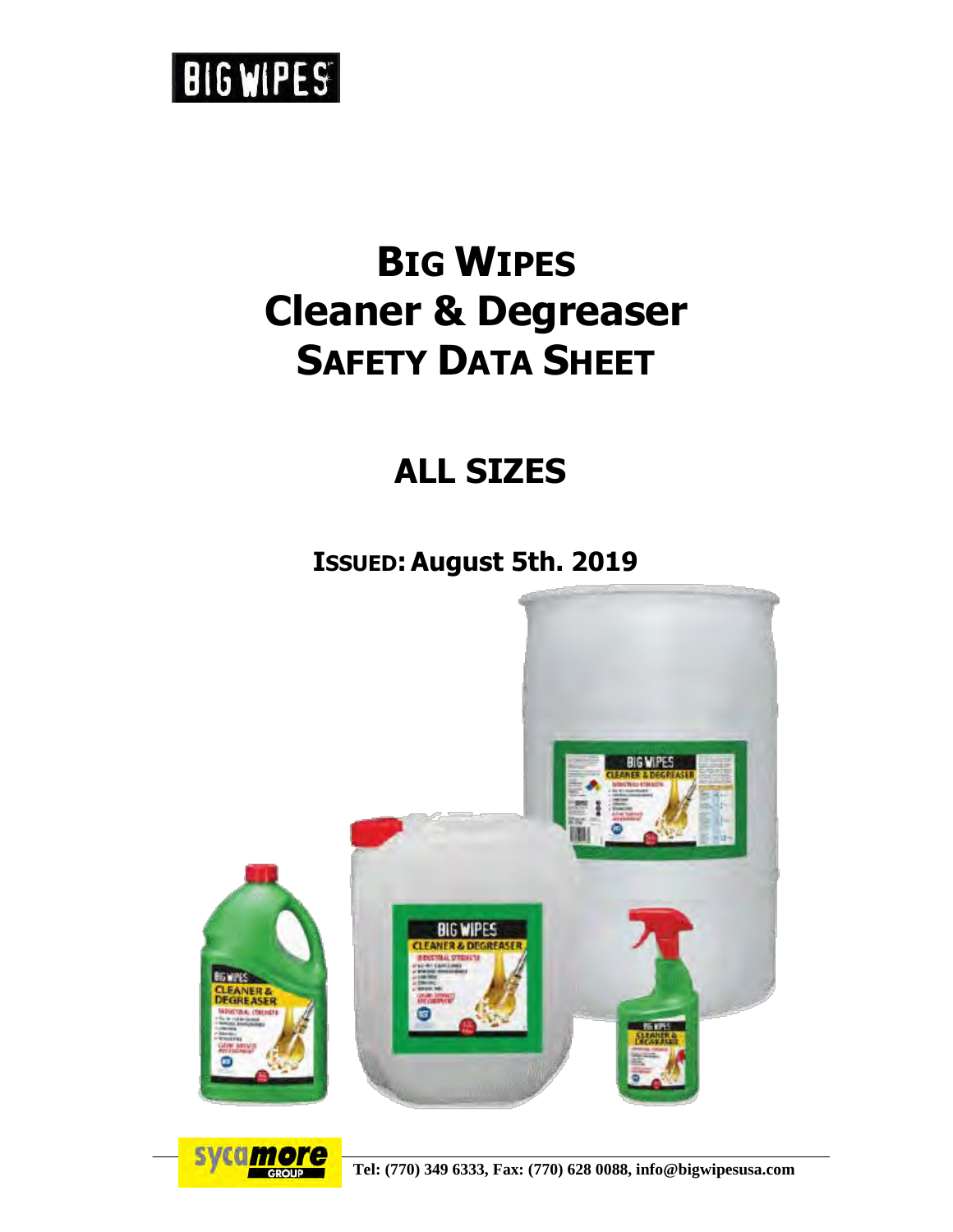

# **SAFETY DATA SHEET**

This Safety Data Sheet (SDS) complies with the requirements of the U.S. Federal Occupational Safety and Health Administration Hazard Communication 29 CFR 1910.1200 (g)(2).

#### **1. IDENTIFICATION OF THE PRODUCT & COMPANY**

#### **1.1 Product Name**: **BIG WIPES CLEANER DEGREASER**

- **1.2 Intended Use:** cleaning product
- **1.3 Company Identification:**

Sycamore USA Inc. 2434 Highway 120, Duluth, GA 30097, USA Tel: (770) 349 6333 Fax: (770) 628 0088

#### **1.4 Emergency Information:**

Medical Emergency Telephone Number: +972-3-9237333 Non-Emergency Telephone Number: (770) 349 6333

#### **2. HAZARD IDENTIFICATION**

**Physical Hazards:** None

**Health and Environmental Hazards:** None

**Required Label Elements**

| Pictograms:         | None Required |  |  |
|---------------------|---------------|--|--|
| <b>Signal Word:</b> | None Required |  |  |

Hazard Statements: None Required

**Precautionary Statements:** None Required

This Product is not classified under 21 CFR 1919.1200. See Section 11 for additional information.

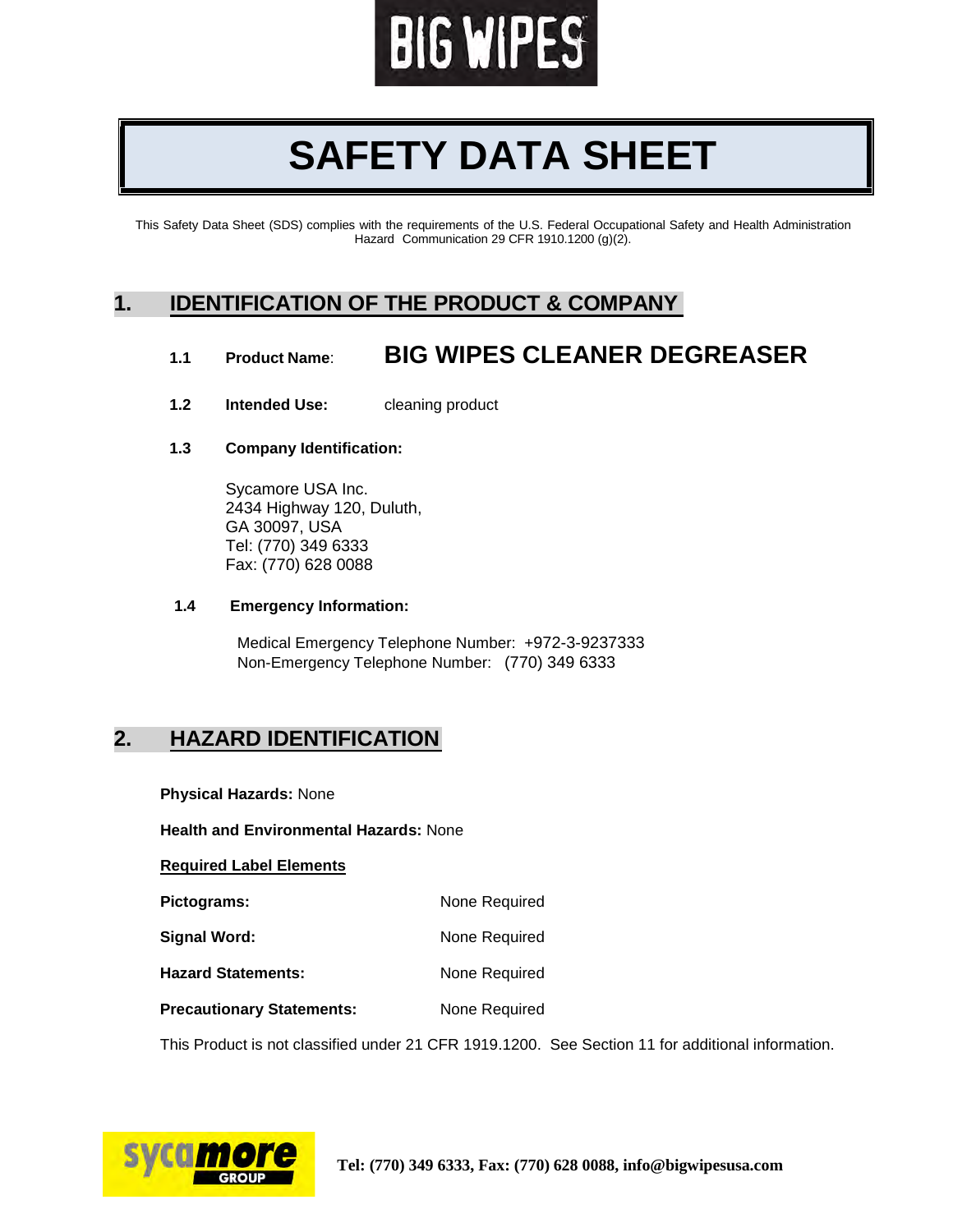

### **3. COMPOSITION/INFORMATION ON INGREDIENTS**

| <b>Component</b>                                     | <b>CAS Number</b> | <b>Classification</b>                   | %       |
|------------------------------------------------------|-------------------|-----------------------------------------|---------|
| Water                                                | 7732-18-5         | Not Classified                          | $>90\%$ |
| Alcohols, C9-11, branched and linear,<br>ethoxylated | 68439-46-3        | <b>Acute Toxicity 4</b><br>Eye Damage 1 | $2 - 4$ |

#### **4. FIRST AID MEASURES**

**Eyes: F**lush eyes with water for 15 minutes. Seek medical attention if irritation persists. **Skin:** No treatment is typically necessary. If skin becomes irritated, wash with soap and water. **Ingestion:** Quickly rinse mouth out with water. Do not induce vomiting. Seek medical attention or call a poison control center for treatment advice. Product is not acutely toxic. **Inhalation:** If irritation or respiratory symptoms develop, move immediately to fresh air. Seek medical attention if irritation is severe or persists.

#### **5. FIRE FIGHTING MEASURES**

**5.1 Extinguishing Media:** Product is not flammable

#### **5.2 Special Hazards Arising from the Substance/Mixture:** None.

**5.3 Advice for Fire Fighters:** Wear full protective gear and self-contained breathing apparatus (SCBA) for significant fires.

**5.4 Additional Information:** None.

#### **6. ACCIDENTAL RELEASE MEASURES**

- **6.1 Personal Precautions:** None typically required.
- **6.2 Environmental Precautions:** Do not discharge into aquatic environment.
- **6.3 Methods for Containment/Clean-Up:** Apply absorbent material. Sweep or pick up. Dispose of properly.

#### **7. HANDLING AND STORAGE**

- **7.1 Handling:** No special handling required.
- **7.2 Storage:** Store in a cool place.

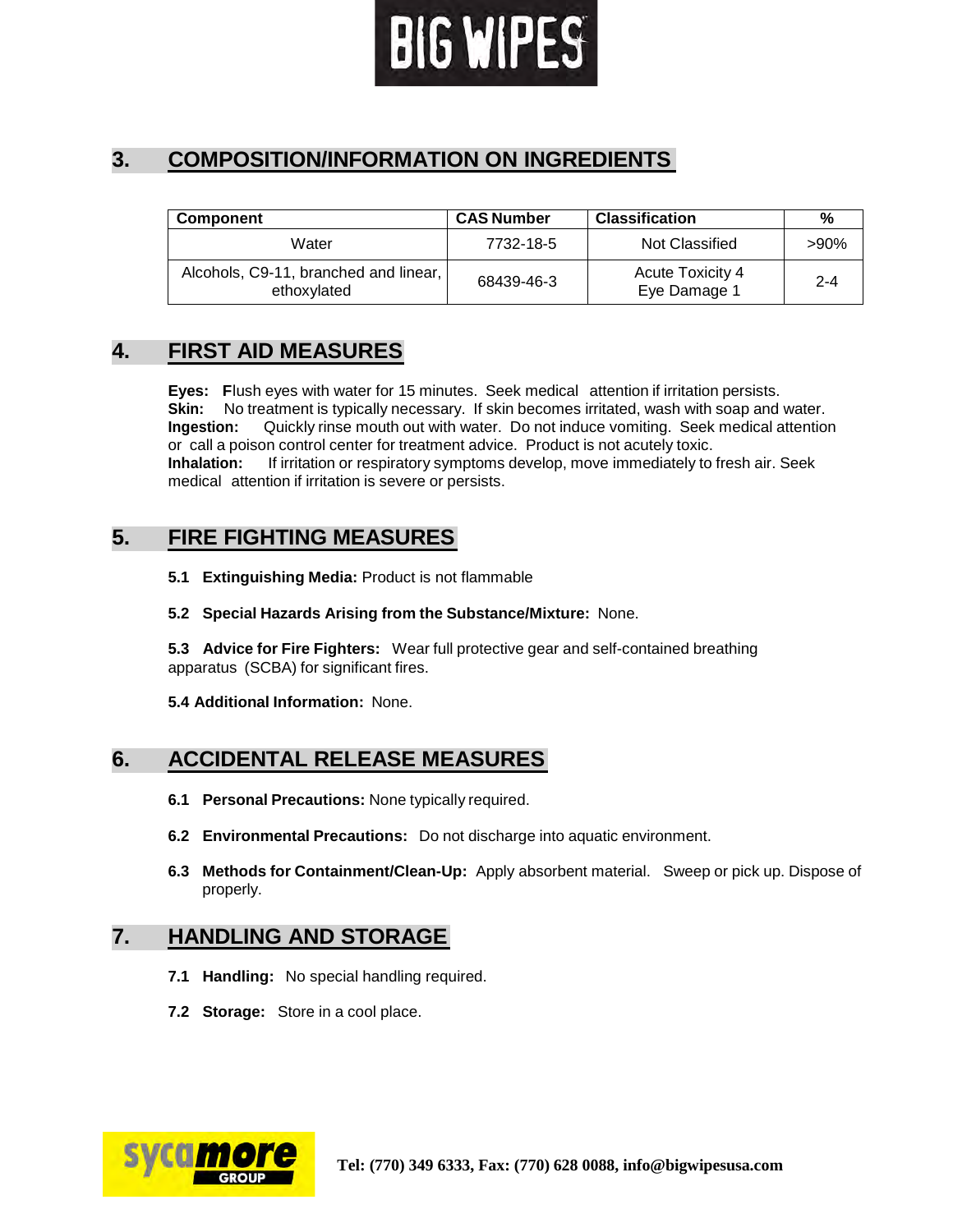

#### **8. EXPOSURE CONTROL/PERSONAL PROTECTION**

#### **8.1 Exposure Limit Values:**

| <b>Component</b> | <b>CAS Number</b> | <b>Exposure Guideline/Type</b> | <b>Exposure Limit</b> |
|------------------|-------------------|--------------------------------|-----------------------|
| None             |                   |                                |                       |
|                  |                   |                                |                       |

**8.2 Exposure Controls:** None required under normal use scenario.

**8.3 Personal Protection:** None required.

#### **9. PHYSICAL AND CHEMICAL PROPERTIES**

**Appearance:** Clear liquid **Odor:** Detergent **pH:** NA **Melting Point/Freezing Point:** 0°C/32°F **Boiling Point:** Not Determined **Flash Point:** Not Flammable **Evaporation Rate:** Negligible **Flammability:** Not determined **Upper/Lower Flammability Limits:** Not Determined **Vapor Pressure:** Not Determined **Vapor Density:** Not Determined **Relative Density:** 1.0 **Solubilities:** Not soluble in water. **Partition Coefficient** (n-Octanol-Water): Not Determined **Autoignition Temperature:** Not Determined **Decomposition Temperature:** Not Determined **Viscosity:** Not Determined **Explosive Properties:** Not explosive **Oxidizing Properties:** None **Other:** None

#### **10. STABILITY AND REACTIVITY**

**Stability:** Stable **Reactivity:** Oxidizing agents

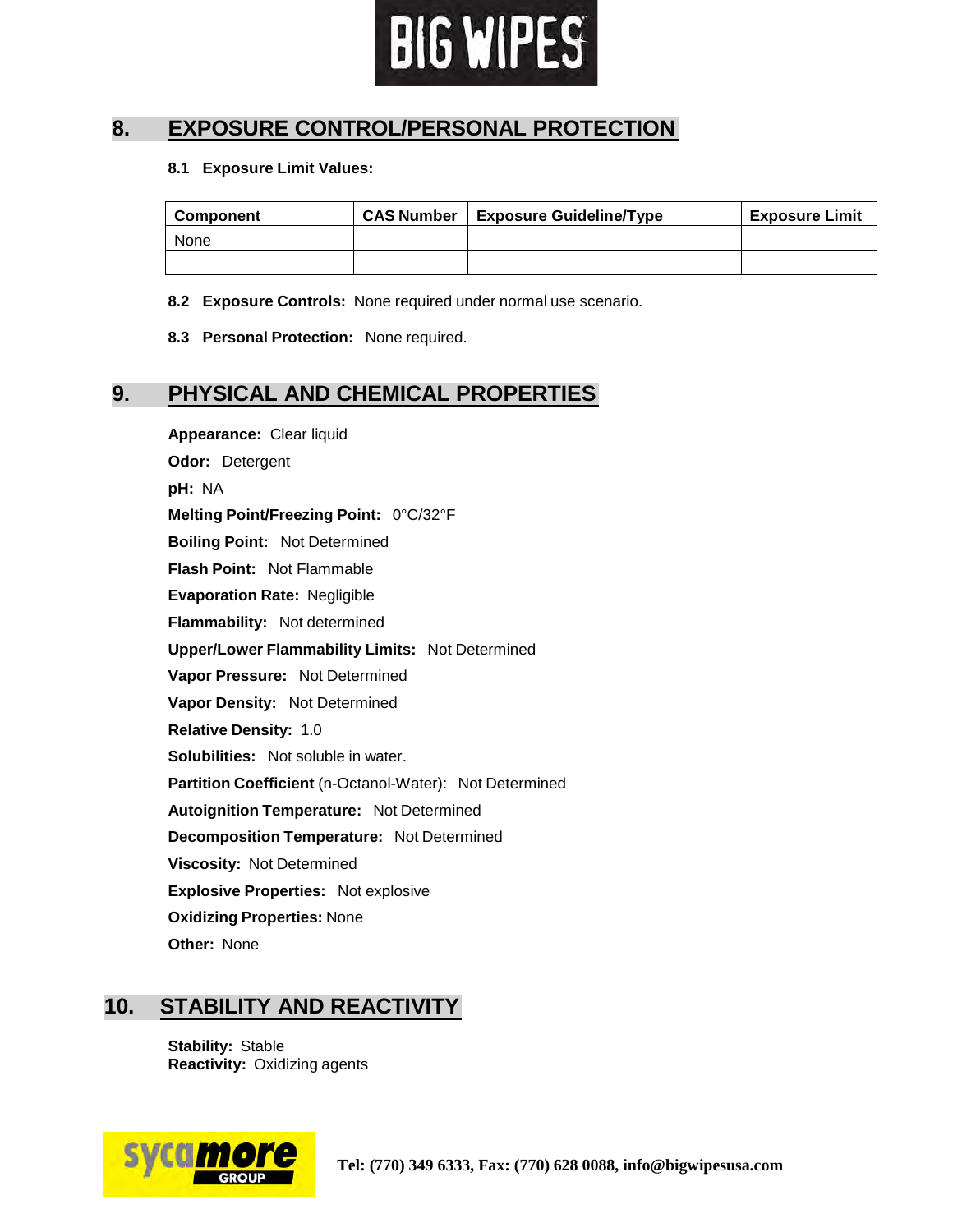

### **11. TOXICOGICAL INFORMATION**

This product has not been subjected to toxicological testing. It has been blended from materials with known toxicological properties. Based on the composition of this product, the following is an assessment of the toxicological properties of this material:

INGESTION: Not considered toxic by ingestion. May produce stomach upset, vomiting and other gastrointestinal symptoms.

DERMAL: Not toxic by the dermal route. Fragrance ingredients may irritate skin after prolonged or frequent contact.

EYE: Testing has determined it is a minimal irritant per Ocular Irritection® in vitro test. This product is not considered to be irritating to eyes.

INHALATION: Fragrance released during use may cause minor discomfort in sensitive individuals.

### **12. ECOLOGICAL INFORMATION**

This product has not been subjected to ecological testing. It has been blended from materials with known ecotoxicological properties. Based on the composition of this product, the following is an assessment of the toxicological properties of this material:

Ecological problems are not anticipated under normal use conditions.

#### **13. DISPOSAL CONSIDERATIONS**

Dispose in compliance with federal state and local regulations.

#### **14. TRANSPORTATION INFORMATION**

- **DOT:** Not regulated
- **TDG:** Not regulated
- **IATA:** Not regulated
- **IMO:** Not regulated
- **ADR:** Not regulated